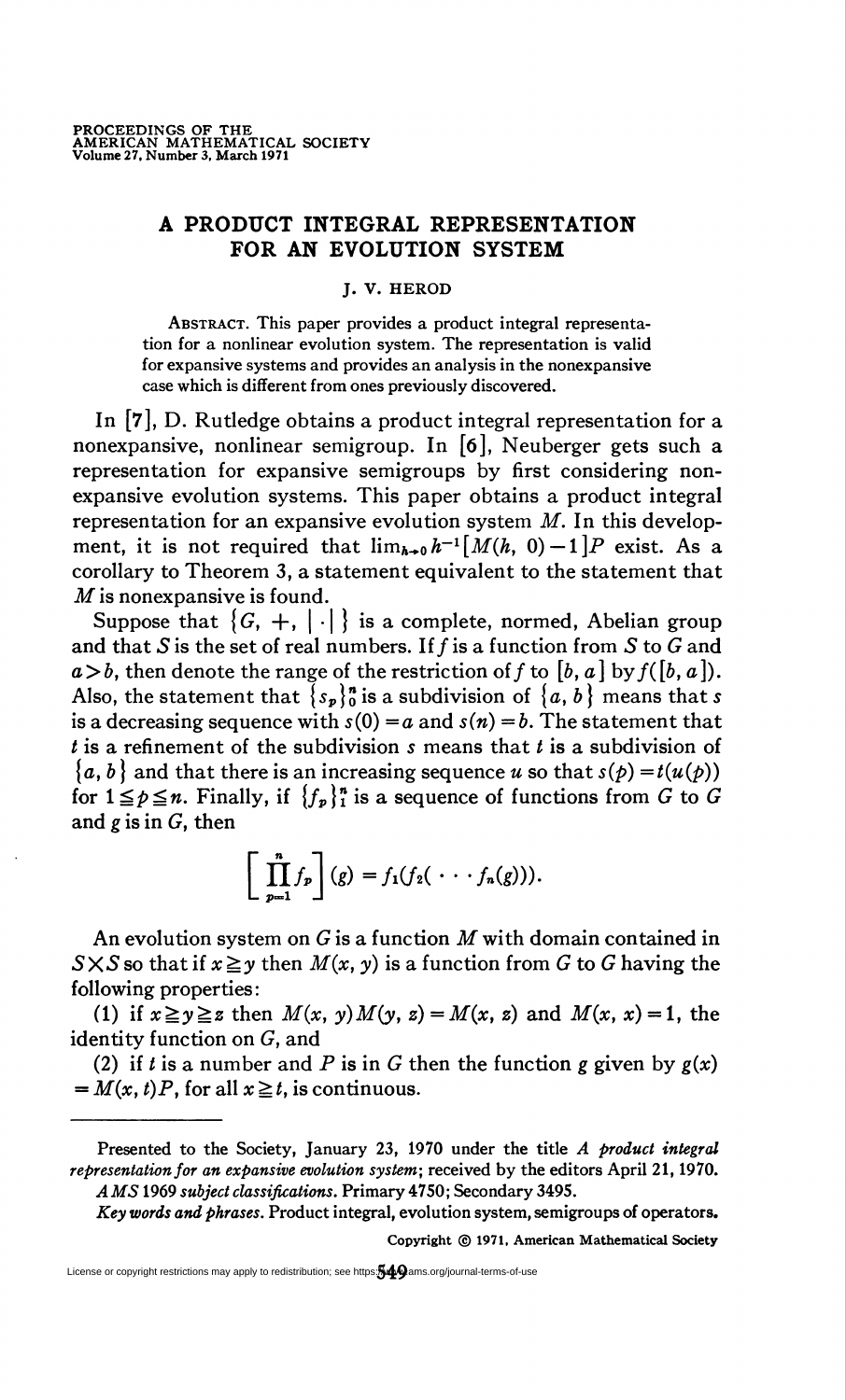In order to obtain a product integral representation for the evolution system  $M$ , two additional conditions are used:

(3) there is an increasing, continuous function  $\beta$  and a subset D of G so that

(a) if P is in D and  $x > y$  then  $M(x, y)P$  is in D, and

(b) if P is in D,  $\epsilon > 0$ ,  $a > b$ , and Q is in  $M([b, a], b)P$  then there is a positive number  $\delta$  so that if R is in  $M([b, a], b)P$ ,  $|Q - R| < \delta$ , and a  $\ge x \ge y \ge b$ , then

$$
\left| \left[ M(x, y) - 1 \right] R - \left[ M(x, y) - 1 \right] Q \right| \leq \left[ \exp(\beta(x) - \beta(y)) - 1 \right] \cdot \epsilon,
$$

and

(4) there is a nondecreasing, continuous function  $\alpha$  so that if  $x > y$ and  $\exp(\alpha(x) - \alpha(y)) < 2$ , then  $2 - M(x, y)$  has range all of G and, if P and  $Q$  are in  $G$ , then

$$
[2-\exp(\alpha(x)-\alpha(y))] \cdot |P-Q|
$$
  
\n
$$
\leq |[2-M(x, y)]P-[2-M(x, y)]Q|.
$$

REMARK. It follows from condition (4) that if  $exp(\alpha(x) - \alpha(y)) < 2$ , then  $[2-M(x, y)]^{-1}$  has domain all of G, and if P and Q are in G then

$$
\begin{aligned} \left| [2 - M(x, y)]^{-1} P - [2 - M(x, y)]^{-1} Q \right| &\leq [2 - \exp(\alpha(x) - \alpha(y))]^{-1} | P - Q | \, . \end{aligned}
$$

In this paper, the following three theorems are proved.

THEOREM 1. Suppose that P is in D,  $a > b$ , and M satisfies conditions (1)-(4). It follows that  $M(a, b)P = a\prod b[2-M]^{-1}P$ —in the sense that if  $\epsilon > 0$ , then there is a subdivision s of  $\{a, b\}$  so that if  $\{t_n\}_0^n$  is a refinement of s then

$$
\left|M(a, b)P - \prod_{p=1}^{n} [2 - M(t_{p-1}, t_p)]^{-1}P\right| < \epsilon.
$$

THEOREM 2. Suppose that M satisfies conditions (1)–(4), if  $x>y$ then  $M(x, y)$  is continuous from G to G, D is dense in G,  $a > b$ , and P is in G, it follows that  $M(a, b)P = \prod_{a} \prod_{b} [2-M]^{-1}P$ .

Theorem 3. Suppose that G is a Banach space, M satisfies conditions (1)-(3). If  $x>y$  then  $M(x, y)$  is continuous from G to G, D is dense in  $G$ , and  $\rho$  is a continuous, real valued function which is of bounded variation on each interval. These are equivalent:

(a) If  $x > y$  and P and Q are in G then

$$
\left| M(x, y)P - M(x, y)Q \right| \leq \exp(\rho(x) - \rho(y)) \cdot \left| P - Q \right|.
$$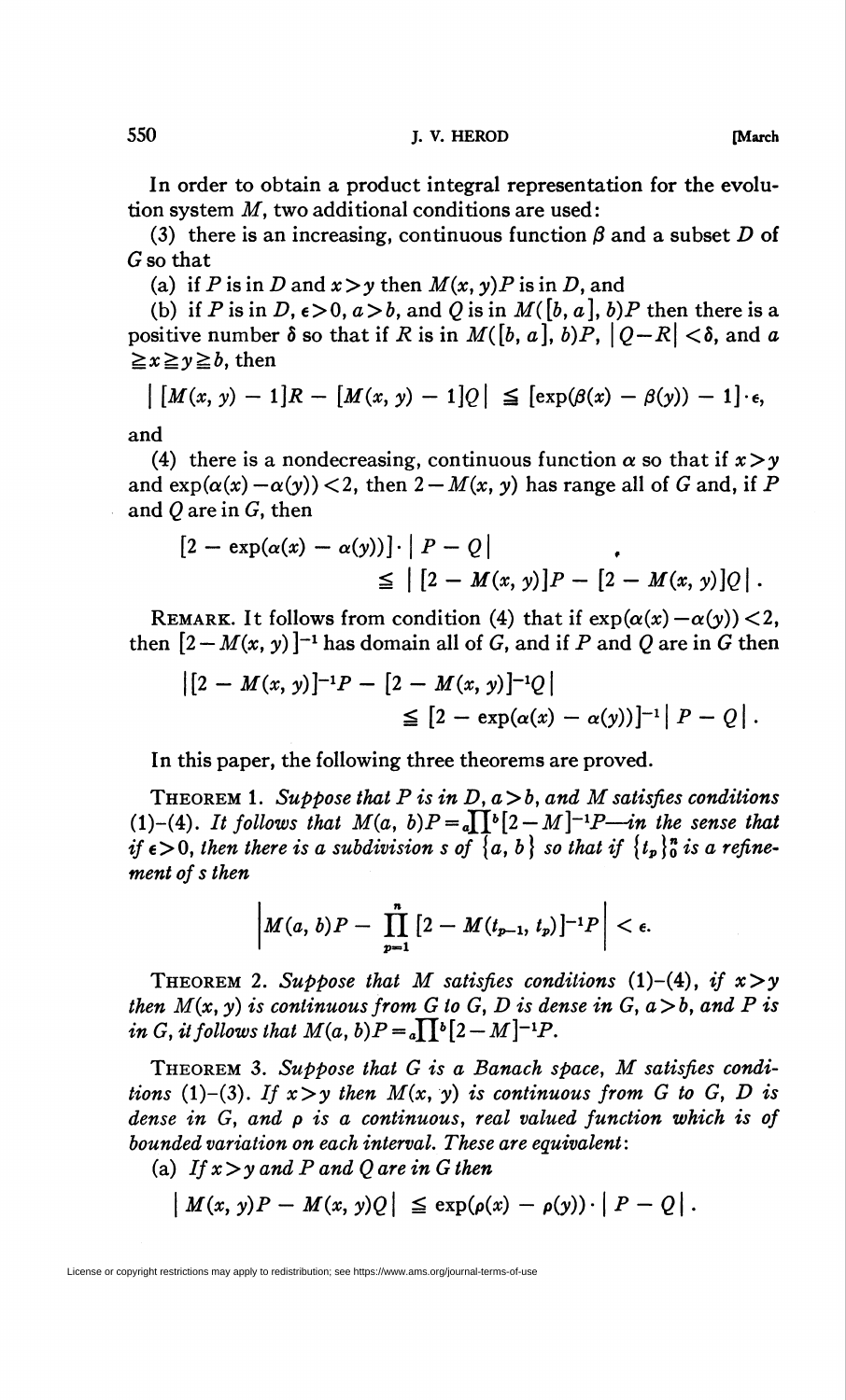(b) If  $x > y$  and  $exp(\rho(x) - \rho(y)) < 2$ , then  $2 - M(x, y)$  has range all of G and, if P and Q are in G, then

$$
[2 - \exp(\rho(x) - \rho(y))] \cdot |P - Q|
$$
  
\n
$$
\leq |[2 - M(x, y)]P - [2 - M(x, y)]Q|.
$$

INDICATION OF PROOFS. The following inequality is important in what follows; it may be established after considering the polynomial  $P(z) = 1-2z^2+z^3$ . It is labeled Lemma 1 for later reference.

LEMMA 1. If x is a number and  $1 \le x \le (1 + \sqrt{5})/2$  then  $[2-x]^{-1} \le x^2$ .

In the definitions and lemmas which follow, suppose that M satisfies conditions  $(1)-(4)$ ,  $a > b$ , and  $\epsilon > 0$ .

DEFINITION. Define functions  $\delta$  and B as follows: if P is in D and  $a \geq z \geq b$  then  $\delta(z, P)$  is the largest number d not exceeding 1 so that if Qisin  $M([z,a],z)$   $P$ ,  $|Q-R| < d$ , and  $a \ge x \ge y \ge z$  then

 $\left| \int M(x, y) - 1 \right| Q - \left[ M(x, y) - 1 \right] P \right| \le \left[ \exp (\beta(x) - \beta(y)) - 1 \right] \cdot \epsilon.$ 

Also,  $B(z, P)$  is the largest number u not exceeding a so that if  $u > v > z$ then  $|M(v, z)P-P| < \delta(z, P)$ .

REMARK. Note that the existence of  $\delta$  follows from condition (3) and of B follows from condition (2).

LEMMA 2. Suppose that P is in D. If  $a \ge x \ge b$ ,  $\{t_p\}_{0}^{n}$  is a subdivision of  $\{B(x, P), x\}$ , and j is an integer in [1, n], then

$$
\left| \left[ M(t_{j-1}, t_j) - 1 \right] M(t_j, t_n) P - \left[ M(t_{j-1}, t_j) - 1 \right] P \right|
$$
  

$$
\leq \left[ \exp(\beta(t_{j-1}) - \beta(t_j)) - 1 \right] \cdot \epsilon.
$$

INDICATION OF PROOF. If  $\{t_p\}_0^n$  is a subdivision of  $\{B(x, P), x\}$  and j is an integer in [1, n] then  $x \le t_j < B(x, P)$ . Thus  $\left|M(t_j, x)P - P\right|$  $\langle \delta(x, P) \rangle$ . Now,  $M(t_i, x)P$  is in  $M([x, a], x)P$ , so if  $a \ge x \ge x$  then

$$
\left| \left[ M(u, v) - 1 \right] M(t_j, x) P - \left[ M(u, v) - 1 \right] P \right|
$$
  

$$
\leq \left[ \exp(\beta(u) - \beta(v)) - 1 \right] \cdot \epsilon.
$$

LEMMA 3. Suppose that P is in D,  $\{t_p\}_0^\infty$  is an increasing sequence with values in  $[b, a]$  and limit z. There is a positive integer N so that if  $n > N$  then  $B(t_n, M(t_n, b)P) \geq z$ .

INDICATION OF PROOF. Suppose that  $P$  is in  $D$  and  $t$  is an infinite increasing sequence with values in  $[b, a]$  and limit z. The fact that  $\{M(t_p, b)P\}_{p=0}^{\infty}$  converges in G and has limit  $M(z, b)P$  follows from

License or copyright restrictions may apply to redistribution; see https://www.ams.org/journal-terms-of-use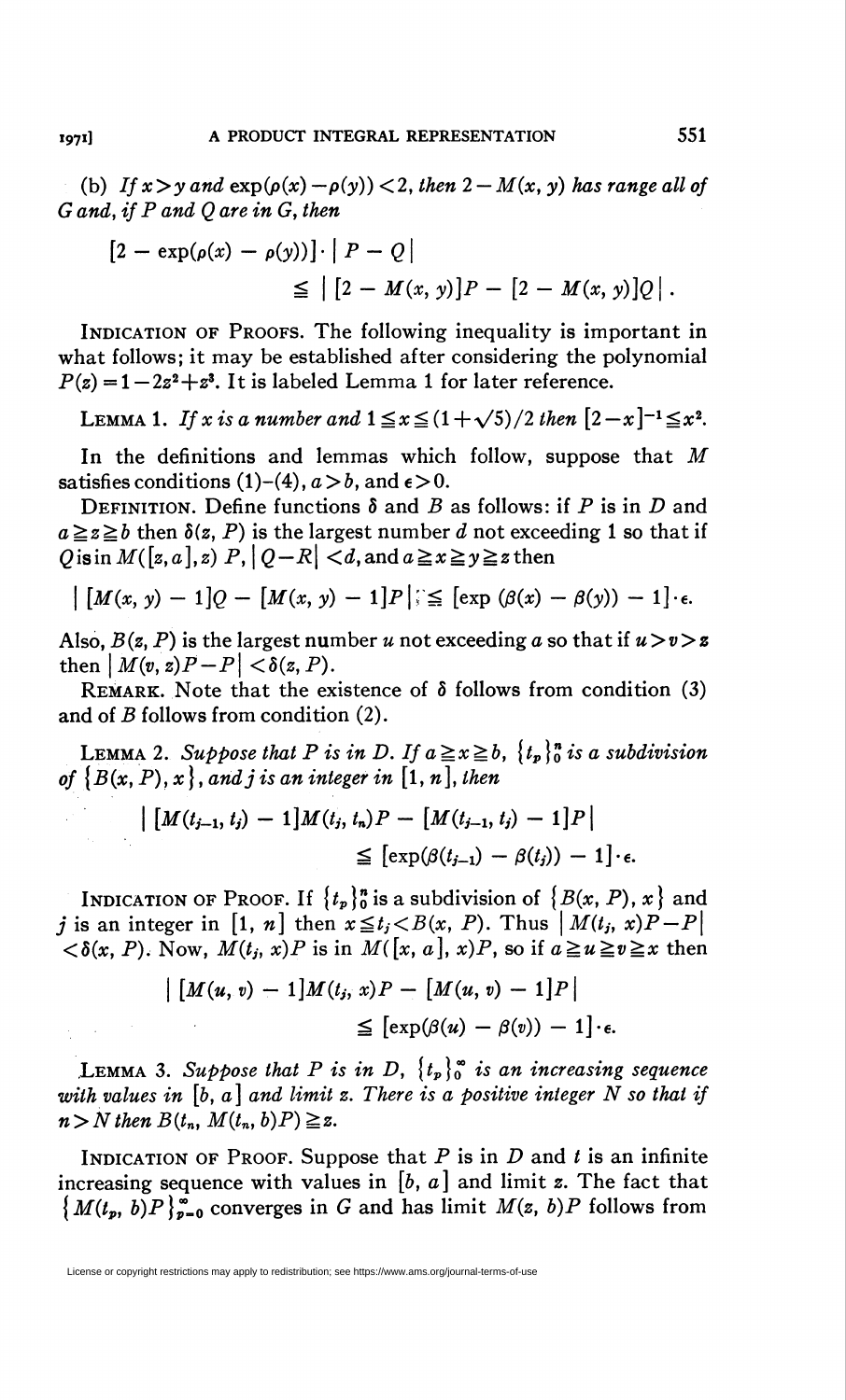condition (2). Let Q be  $M(z, b)P$ . Since Q is in  $M([b, a], b)P$ , there is a number d so that  $0 < d < 1$  and, if  $|R - Q| < d$  and R is in  $M([b, a], b)P$  and  $a \ge x \ge y \ge b$ , then

$$
\left| \left[ M(x, y)-1 \right] Q - \left[ M(x, y)-1 \right] R \right| \leq \left[ \exp(\beta(x)-\beta(y)) - 1 \right] \cdot \epsilon/2.
$$

Let w be so that if  $z \ge u \ge w$  then  $| Q - M(u, b)P| < d/4$ . Let n be so that  $t_n > w$ . First,  $\delta(t_n, M(t_n, b)P) \geq d/2$  because: suppose R is in  $M([t_n, a], b)P$  and  $\|R-M(t_n, b)P\| \le d/2$ . Then  $\|R-Q\| \le d$  so that if  $a \ge x \ge y \ge b$  then

$$
\begin{aligned} \left| \left[ M(x, y) - 1 \right] M(t_n, b) P - \left[ M(x, y) - 1 \right] R \right| \\ &\leq \left[ \exp(\beta(x) - \beta(y)) - 1 \right] \cdot \left[ \epsilon/2 + \epsilon/2 \right]. \end{aligned}
$$

Finally,  $B(t_n, M(t_n, b)P) \geq z$  because: suppose that  $t_n \leq v \leq z$ . Then  $\left| M(v, t_n) M(t_n, b) P - M(t_n, b) P \right| \leq \left| M(v, t_n) M(t_n, b) P - Q \right|$  $+ | O - M(t_n, b)P| \leq d/4 + d/4 \leq \delta(t_n, M(t_n, b)P).$ 

LEMMA 4. Suppose that P is in D. There is a subdivision u of  $\{a, b\}$ so that if  $\{t_p\}_{p=0}^n$  is a refinement of u and p is an integer in  $[1, n]$  then

$$
\left| \left[ M(t_{p-1}, t_p) - 1 \right] M(t_{p-1}, b) P - \left[ M(t_{p-1}, t_p) - 1 \right] M(t_p, b) P \right|
$$
  
\n
$$
\leq \left[ \exp(\beta(t_{p-1}) - \beta(t_p)) - 1 \right] \cdot 2\epsilon.
$$

INDICATION OF PROOF. Suppose that  $P$  is in  $D$ . By the previous lemma, there is a subdivision  $\{u_q\}_{q=0}^{\infty}$  of  $\{a, b\}$  so that if q is an integer in [1, *m*] then  $u_{q-1} = B(u_q, M(u_q, b)P)$ . Let  $\{t_p\}_0^n$  be a refinement of u and p be an integer in [1, n]. Let q be an integer in [1, m] so that  $u_{q-1} \ge t_{p-1} > t_p \ge u_q$ . Then  $|M(t_{p-1}, b)P - M(u_q, b)P| < \delta(u_q, M(u_q, b)P)$ and  $|M(t_p, b)P-M(u_q, b)P| < \delta(u_q, M(u_q, b)P)$ . Hence, if  $a \ge x \ge y$  $\geq u_{\alpha}$ , then

$$
\left| \left[ M(x, y) - 1 \right] M(t_{p-1}, b) P - \left[ M(x, y) - 1 \right] M(t_p, b) P \right|
$$
  
\n
$$
\leq \left[ \exp(\beta(x) - \beta(y)) - 1 \right] \cdot 2\epsilon.
$$

INDICATION OF PROOF OF THEOREM 1. Suppose that  $P$  is in  $D$ . Let  $u$ be a subdivision of  $\{a, b\}$  as indicated in Lemma 4,  $\{s_n\}_{n=0}^{\infty}$  be a refinement of u so that if p is an integer in [1, m] then  $exp(\alpha(s_{p-1}) - \alpha(s_p))$  $\langle (1+\sqrt{5})/2, \text{ and } \{t_p\}_0^n$  be a refinement of s. By Lemma 1, if p is an integer in  $\lceil 1, n \rceil$  and P and Q are in G, then

$$
\begin{aligned} \left| \left[ 2 - M(t_{p-1}, t_p) \right]^{-1} P - \left[ 2 - M(t_{p-1}, t_p) \right]^{-1} Q \right| \\ &\leq \exp(2\big[ \alpha(t_{p-1}) - \alpha(t_p) \big] \big) \cdot \big| P - Q \big| . \end{aligned}
$$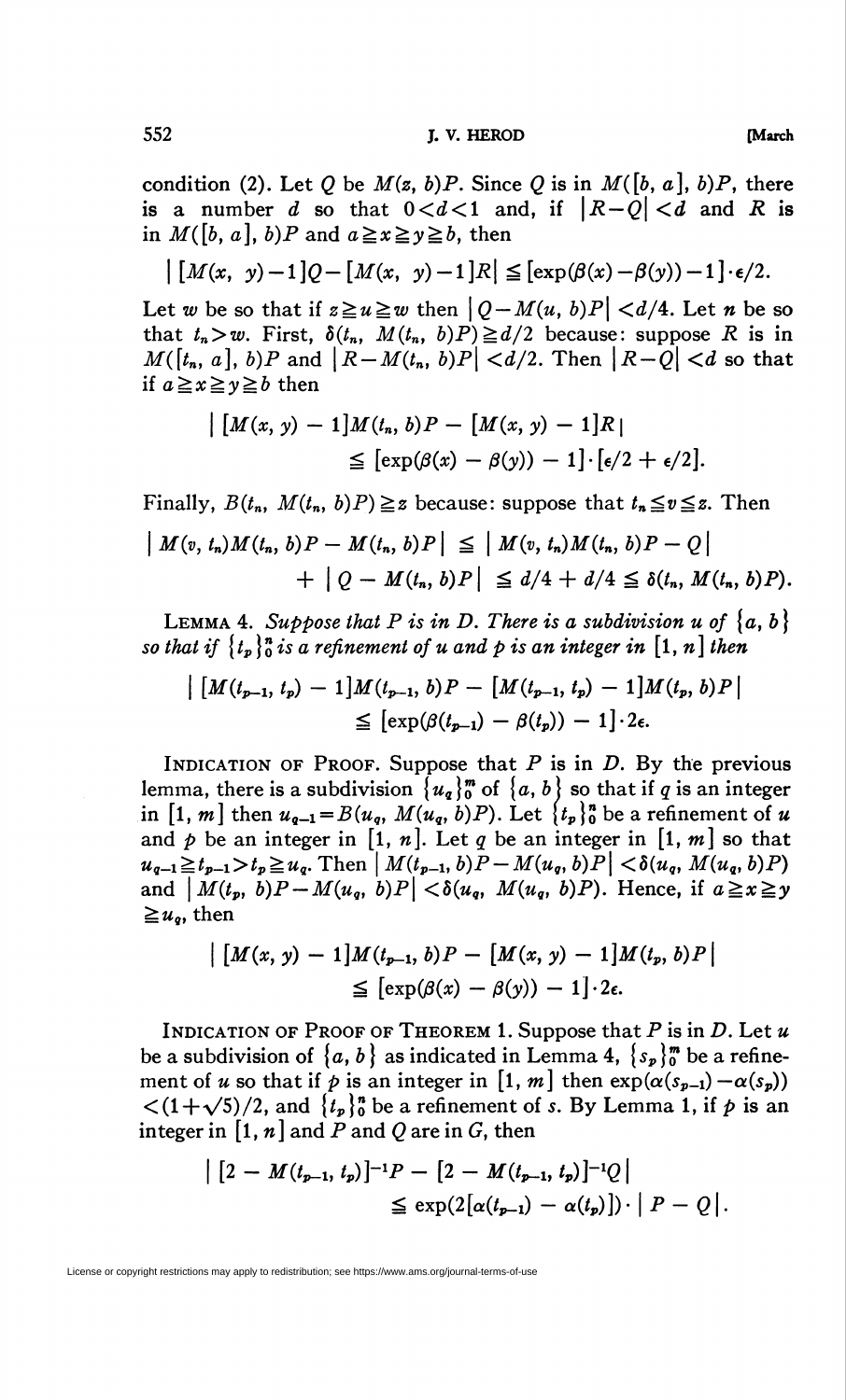$$
\left| \prod_{p=1}^{n} \left[ 2 - M(t_{p-1}, t_p) \right]^{-1} P - M(a, b) P \right|
$$
\n
$$
= \left| \sum_{j=1}^{n} \left\{ \prod_{p=1}^{n+1-j} \left[ 2 - M(t_{p-1}, t_p) \right]^{-1} M(t_{n+1-j}, b) P \right. \right.
$$
\n
$$
- \prod_{p=1}^{n-j} \left[ 2 - M(t_{p-1}, t_p) \right]^{-1} M(t_{n-j}, b) P \right\} \right|
$$
\n
$$
\leq \sum_{j=1}^{n} \exp(2[\alpha(a) - \alpha(t_{n+1-j})])
$$
\n
$$
\cdot | M(t_{n+1-j}, b) P - [2 - M(t_{n-j}, t_{n+1-j})] M(t_{n-j}, b) P |
$$
\n
$$
= \sum_{j=1}^{n} \exp(2[\alpha(a) - \alpha(t_{n+1-j})])
$$
\n
$$
\cdot | [M(t_{n-j}, t_{n+1-j}) - 1] M(t_{n-j}, b) P - [M(t_{n-j}, t_{n+1-j}) - 1] M(t_{n+1-j}, b) P |
$$
\n
$$
\leq \sum_{j=1}^{n} [\exp(2[\alpha(a) - \alpha(t_{n+1-j})]) \cdot [\exp(\beta(t_{n-j}) - \beta(t_{n+1-j})) - 1] \cdot 2\epsilon
$$
\n
$$
\leq \exp(2[\alpha(a) - \alpha(b)]) \cdot [\exp(\beta(a) - \beta(b)) - 1] \cdot 2\epsilon.
$$

To see this last inequality, one should note Lemma 2.2 of [4].

INDICATION OF PROOF OF THEOREM 2. Suppose that  $P$  and  $Q$  are in  $G, a > b$ , and  ${t_p}_{0}^{n}$  is a subdivision of  ${a, b}$  so that, if p is an integerin [1, *n*], then  $[2 - M(t_{p-1}, t_p)]^{-1}$  has domain all of *G*.

$$
\left| M(a, b)P - \prod_{p=1}^{n} \left[ 2 - M(t_{p-1}, t_p) \right]^{-1} P \right| \leq \left| M(a, b)P - M(a, b)Q \right|
$$
  
+ 
$$
\left| \prod_{p=1}^{n} \left[ 2 - M(t_{p-1}, t_p) \right]^{-1} Q - \prod_{p=1}^{n} \left[ 2 - M(t_{p-1}, t_p) \right]^{-1} P \right|
$$
  
+ 
$$
\left| \prod_{p=1}^{n} \left[ 2 - M(t_{p-1}, t_p) \right]^{-1} Q - M(a, b)Q \right|.
$$

Thus, if D is dense in G and  $M(a, b)$  is continuous from G to G, it follows from Lemma 1 that  $M(a, b)P = a \prod^b [2 - M]^{-1}P$ .

LEMMA 5. If  $\rho$  is a continuous function from S to S and is of bounded variation on each interval of S,  $a > b$ , and  $\epsilon > 0$ , then there is a subdivision s of  ${a, b}$  so that if  ${t_p}^n$  is a refinement of s then

License or copyright restrictions may apply to redistribution; see https://www.ams.org/journal-terms-of-use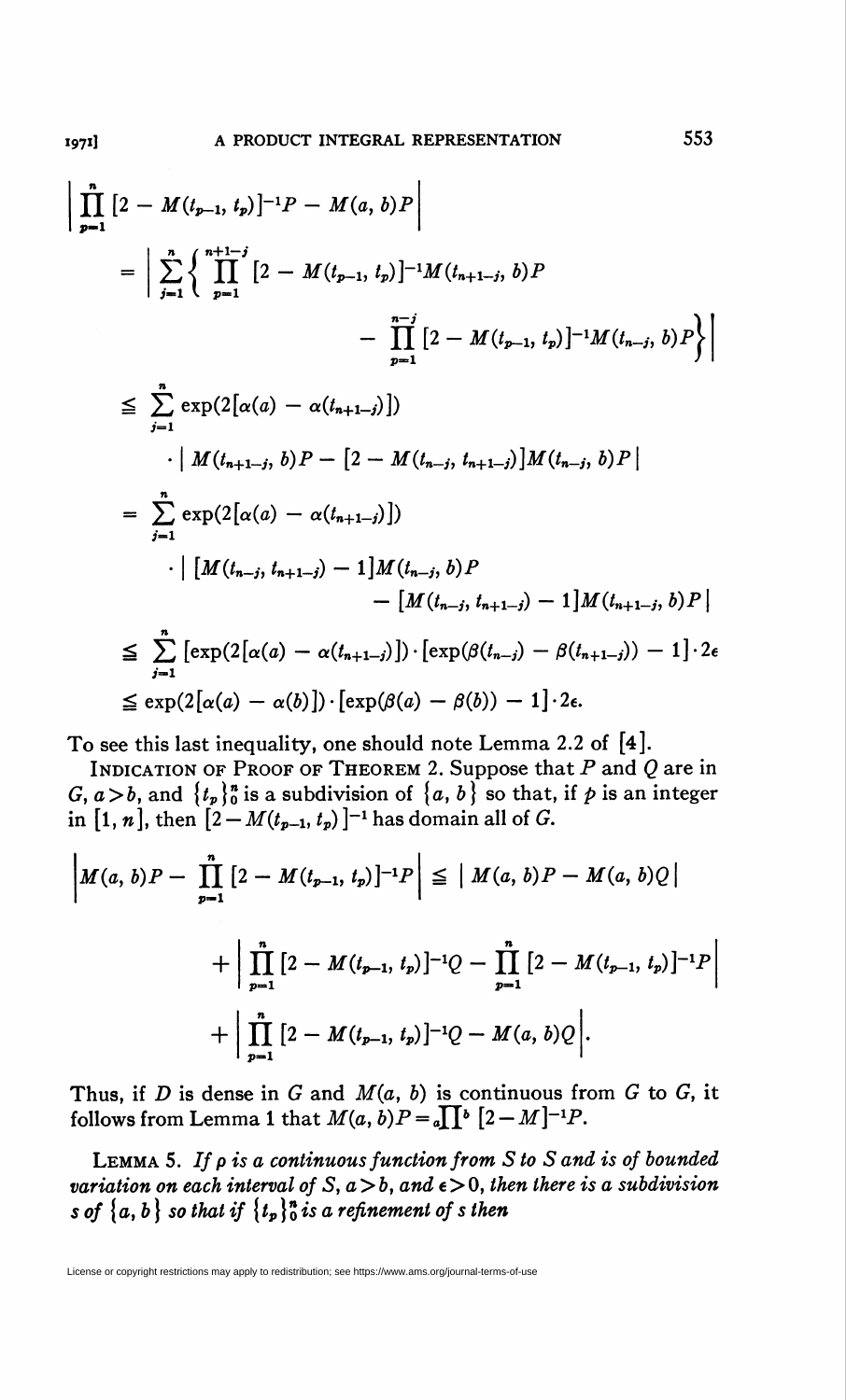554 J. V. HEROD [March

$$
\left|\exp(\rho(a)-\rho(b))-\prod_{p=1}^n\left[2-\exp(\rho(t_{p-1})-\rho(t_p))\right]-1\right|<\epsilon.
$$

INDICATION OF PROOF. Notice that if  $\rho$  is continuous and of bounded variation on each interval of S,  $a > b$ , and  $\{t_p\}_0^n$  is a subdivision of  ${a, b}$  so that, if  $p$  is an integer in [1, n], then  $exp(\rho(t_{n-1}) - \rho(t_n)) < 2$ then

$$
\prod_{p=1}^{n} \left[2 - \exp(\rho(t_{p-1}) - \rho(t_p))\right]^{-1} \leq \prod_{p=1}^{n} \left[2 - \exp\left(\int_{t_p}^{t_{p-1}} |d\rho| \right)\right]^{-1}.
$$

With techniques similar to those used in the proof of Theorem 1, it can be shown that, if

$$
\exp\biggl(\int_{t_p}^{t_{p-1}}\big|\,d\rho\,\big|\biggr)<\frac{1+\sqrt{5}}{2}\qquad\text{for }\rho=1,\,2,\,\cdots,\,n,
$$

then

$$
\left| \prod_{p=1}^{n} \left[ 2 - \exp(\rho(t_{p-1}) - \rho(t_p)) \right]^{-1} - \exp(\rho(a) - \rho(b)) \right|
$$
  

$$
\leq \exp\left( 3 \int_{a}^{b} | d\rho | \right) \cdot \sum_{j=1}^{n} | \left[ \exp(\rho(t_{n-j}) - \rho(t_{n+1-j})) - 1 \right]^{2} |.
$$

The conclusion of the lemma follows.

INDICATION OF PROOF OF THEOREM 3. Suppose that  $G$  is a Banach space and that  $\rho$  is a function from S to S which is continuous and of bounded variation on each interval of S. Suppose also that  $x > y$  and that  $M(x, y)$  is a function from G to G having the property that if P and Q are in G then  $\left|M(x, y)P - M(x, y)Q\right| \leq \exp(\rho(x)-\rho(y))\left|P - Q\right|$  $\langle 2|P-Q|$ . As in Lemma 1 of [5], let X be in G and  $K(Z)$  be .5[ $X+M(x, y)Z$ ] for each Z in G. Then K is a contraction mapping and there is only one member Z of G so that  $2Z - M(x, y)Z = X$ . Furthermore, if  $P$  and  $Q$  are in  $G$ , then

$$
\begin{aligned} \left| Q - P \right| &\leq .5 \left| \left[ 2 - M(x, y) \right] Q - \left[ 2 - M(x, y) \right] P \right| \\ &+ .5 \exp(\rho(x) - \rho(y)) \left| P - Q \right| . \end{aligned}
$$

Consequently, in Theorem 3, statement (a) implies statement (b). Finally, with G and  $\rho$  as supposed above, if M satisfies conditions  $(1)-(3)$ , *D* is dense in *G*, statement (b) of Theorem 3 holds, and x>y, then, by Theorem 2,  $M(x, y)P = x\prod^{\nu} [2-M]^{-1}P$  for each P in G and, by Lemma 5,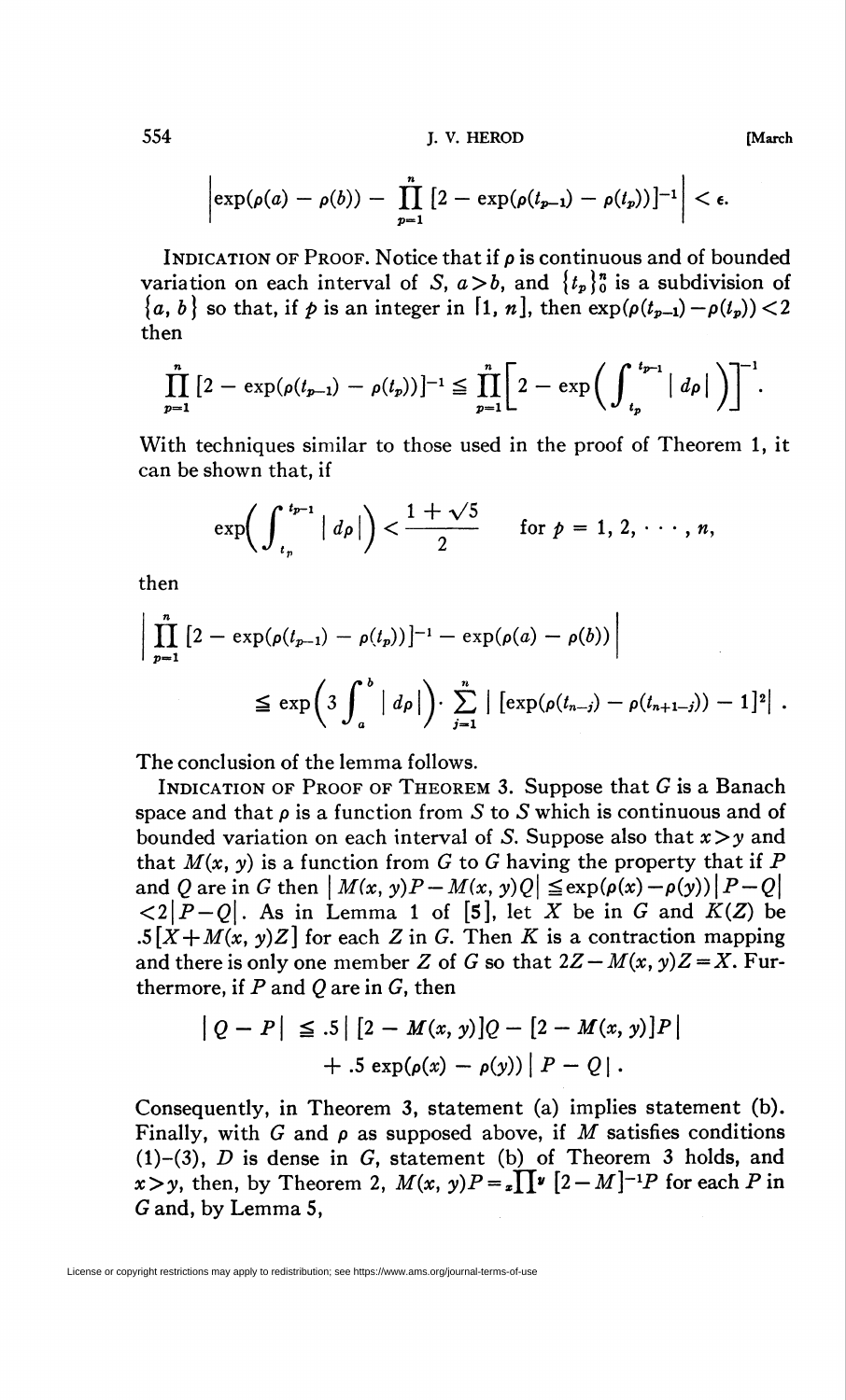$\mathbf{I}$ 

$$
\left| \, \boldsymbol{\cdot} \, \prod^{\boldsymbol{\nu}} \left[ 2-M \right]^{-1} P - \boldsymbol{\cdot} \, \prod^{\boldsymbol{\nu}} \left[ 2-M \right]^{-1} Q \right| \leq \exp(\rho(x)-\rho(y)) \left| \, P - Q \right|.
$$

This completes the proof of Theorem 3.

## Examples.

EXAMPLE 1. Let  $G$  be a Banach space and  $T$  be a one-parameter semigroup of nonlinear transformations on  $G$ . That is,  $T$  is a function from  $[0, \infty)$  to the set of continuous transformations from G to G which satisfies

(1)  $T(x) T(y) = T(x+y)$  if x,  $y \ge 0$ ,

(2) if P is in G and  $g_p(x) = T(x)P$  for all x in  $[0, \infty)$  then  $g_p$  is continuous and  $\lim_{x\to 0^+} g_p(x) = P$ ,

(3)  $|T(x)P-T(x)Q| \leq |P-Q|$  if  $x \geq 0$  and P and Q are in G, and

(4) there is a dense subset D of G such that if P is in D then  $g'_p$  is continuous with domain  $[0, \infty)$ . By Theorem 2, if P is in D and  $x>0$ , then  $T(x)P = \mathbf{I} \prod_{i=0}^{n} [2-T(-dI)]^{-1}P$ . Compare [5] and Theorem 2 of [7].

EXAMPLE 2. Let  $f$  be an increasing function from the real numbers onto the real numbers so that  $f'$  is continuous and nonincreasing. Suppose also that g is increasing and continuous, and that, for  $x \geq y$ and  $P$  a real number,

$$
M(x, y)P = f(g(x) - g(y) + f^{-1}(P)).
$$

M satisfies (1)-(4) but  $\lim_{h\to 0^+} h^{-1}[M(h, 0) - 1]P$  may not exist. Compare Example 2 of  $[8]$ , Example 3.4 of  $[1]$ , and Theorem A of  $[6]$ .

EXAMPLE 3. In case M satisfies conditions (1) and (2) and if P and Q are in G and  $x > y$ , then  $\left| \begin{array}{cc} [M(x, y) - 1]P - [M(x, y) - 1]Q \end{array} \right|$  $\leq$  [exp( $\beta(x)-\beta(y)\right)=1\|P-Q\|$ , then, according to [2] and [3], each value of  $M$  has range all of  $G$  and is invertible. This paper provides an alternate method for obtaining  $M(x, y)^{-1}$ .

#### **REFERENCES**

1. J. R. Dorroh, Some classes of semi-groups of nonlinear transformations and their generators, J. Math. Soc. Japan 20 (1968), 437-455. MR 37 #6796.

2. J. V. Herod, Multiplicative inverses of solutions for Volterra-Stieltjes integral equations. Proc. Amer. Math. Soc. 22 (1969), 650-656.

3. - Coalescence of solutions for nonlinear Stieltjes equations, J. Reine Angew Math, (to appear)

4. J. S. MacNerney, Integral equations and semigroups, Illinois J. Math. 7 (1963), 148-173. MR 26 #1726.

5. J. W. Neuberger, An exponential formula for one-parameter semi-groups of nonlinear transformations, J. Math. Soc. Japan 18 (1966), 154-157. MR 34 #622.